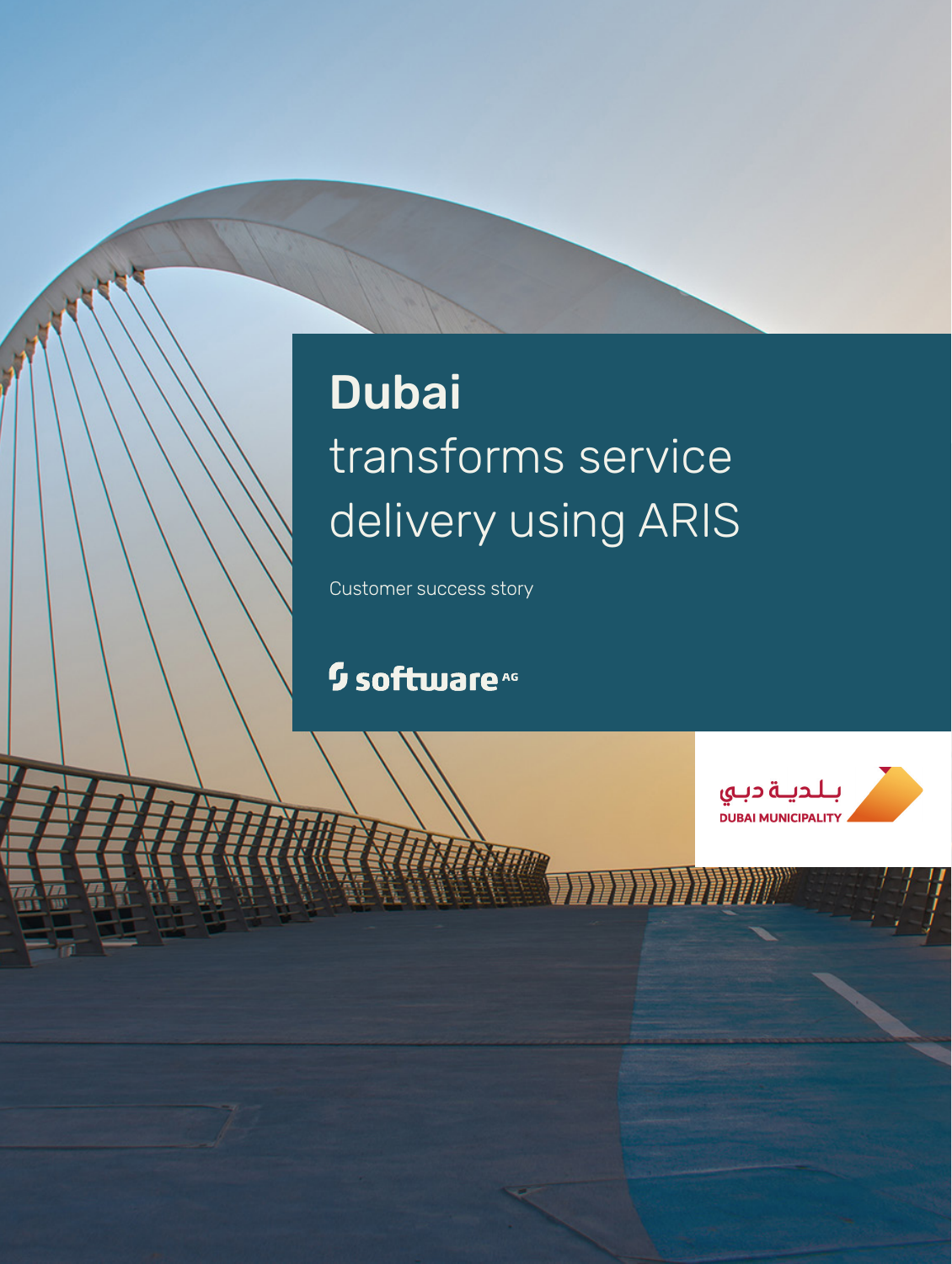"ARIS has given us real-time service visibility we never thought was possible. It's enabled us to re-engineer our processes for maximum efficiency—and most importantly, keep our customers happy."

– Dubai Municipality management



## **Customer profile**

Dubai Municipality is the government entity that oversees services and facilities in Dubai, the most populous city in the United Arab Emirates. Established in 1954, the Municipality is tasked with planning and maintaining city infrastructure, ensuring public health and safety, and driving environmental protection. The Municipality has 11,000 employees across 34 departments.

#### **New challenges**

- Population influx and demand for municipal services
- Lack of business process transparency
- Ill-informed pricing structure
- Institutional pressure to streamline revenue collection
- Poor municipal customer service

## **Software AG solutions**

- Entire ARIS process transformation platform, including process mining to discover, measure and analyze digital business performance
- Professional Services to fast track success

#### **Key benefits**

- Provided critical transparency to eliminate operational bottlenecks
- Re-engineered processes for huge cost savings
- Streamlined delivery of 27 municipal services
- Cut down on wait times
- Boosted customer satisfaction

## Managing a world-class city

Dubai is a place that's synonymous with change. From a sleepy fishing village on the shores of the Persian Gulf, the Emirate has grown during the past 50 years into one of the world's most dynamic and extravagant cities. Today, it is a major hub of global business, home to the tallest building in the world and a government bent on developing a happy and sustainable city. Dubai Municipality, the leading driver of the city's growth and evolution, is a mission-critical government entity. So its business processes must be efficient—and deliver performance that matches Dubai's world-class profile.

A few years back, efficiency was suffering. One of the Municipality's critical functions is providing services to residents. It offers hundreds of services, from urban planning and supervision of construction, environmental protection and improvement, to public health. Yet with an influx of expatriates driving rapid growth, the Municipality struggled to keep up with demand, leading to processing delays in many service areas. On top of this, it lacked the means to assess how much each service cost and whether it was charging appropriately.

This was especially important because Dubai, which has no income tax, is heavily reliant on service fees. This lack of cost transparency, combined with a push by Dubai's government to improve customer service across the Emirate, called for a top-of-the line business process management solution. Smartly, Dubai Municipality turned first to Software AG's ARIS for business process analysis—and ultimately to Software AG's full ARIS portfolio.

## A needed dose of transparency

Dubai Municipality was drawn to the solution in part because it was already an ARIS customer. Since 2008, it had utilized ARIS Architect & Designer to design and document its business processes. But the Municipality was unable to effectively track process execution and uncover the bottlenecks that were causing big delays. What it needed most, management realized, was ARIS Process Mining. The core element of the ARIS platform uses process intelligence to discover, measure and analyze digital business performance—a sure way of diagnosing what was going wrong.

So in late 2016, Dubai Municipality signed on for an ARIS Process Mining proof of concept. It began with a service in particular need of a boost: customer product registration. In the Emirate, fragrances, detergents, biocides, health supplements, cosmetics and personal care products must be registered with the Municipality to ensure they comply with local health and safety standards. Simple in theory, but in practice it was taking ages: roughly double the 45-day standard spelled out in the city's service level agreement. The municipality had long struggled to understand why. Was it a shortage of staff? Was something else wrong? In only two weeks, Software AG used ARIS Process Mining to run a host of simulations that uncovered the root of the problem. The biggest issue was not a lack of manpower—but a muddled application approval process whereby documents were being reviewed too many times by too many different people.

"Software AG's findings were a wake up call," said Dubai Municipality management. "They enabled us to see for the first time what wasn't working and helped us design solutions that were far more efficient."